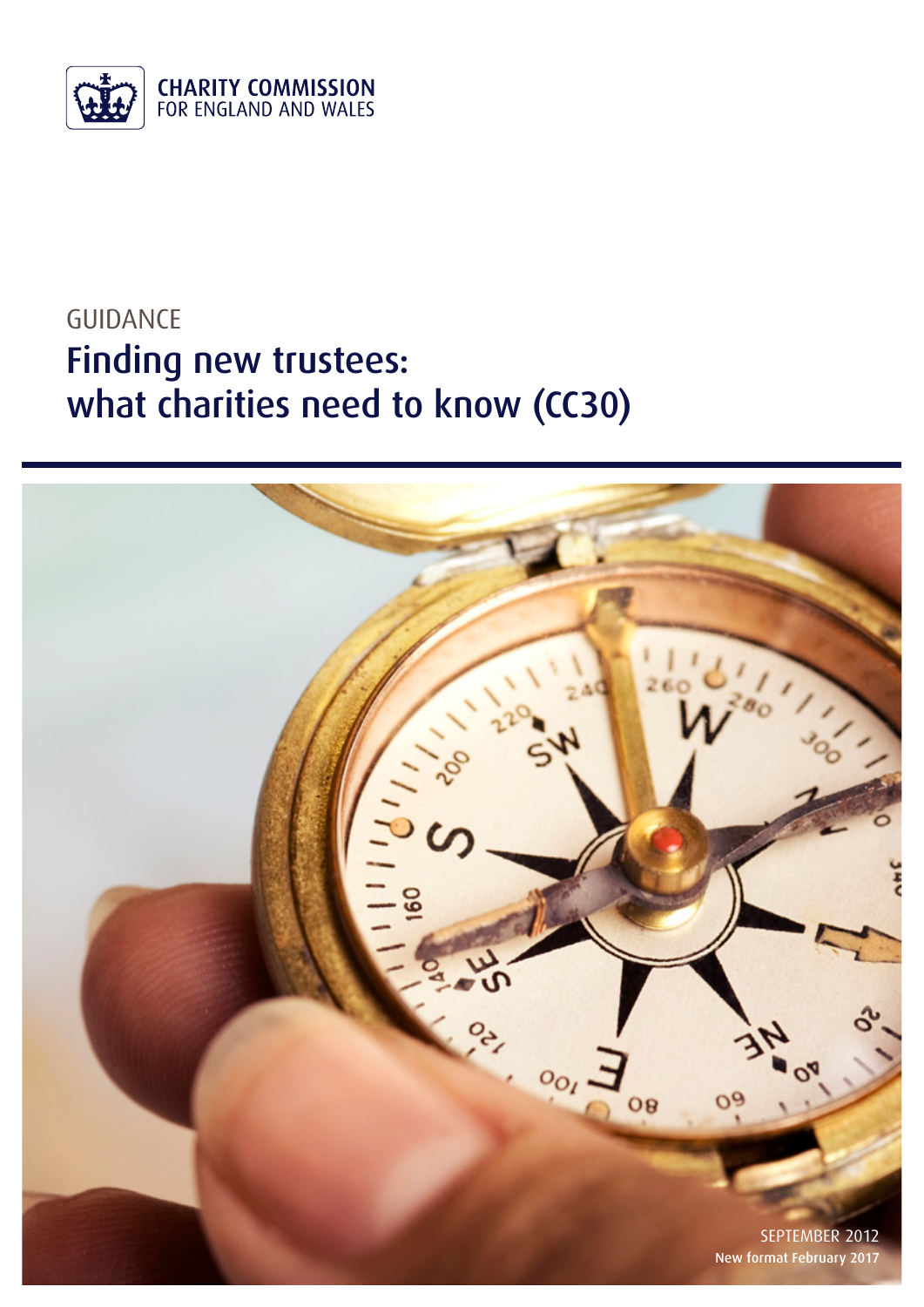## **Contents**

| 1. Introduction                          |                  |
|------------------------------------------|------------------|
| 2. Trustee recruitment at a glance       | $\boldsymbol{4}$ |
| 3. Making a start                        | 6                |
| 4. Finding potential trustees            | 9                |
| 5. Vetting trustees prior to appointment | 12               |
| 6. Appointing trustees                   | 16               |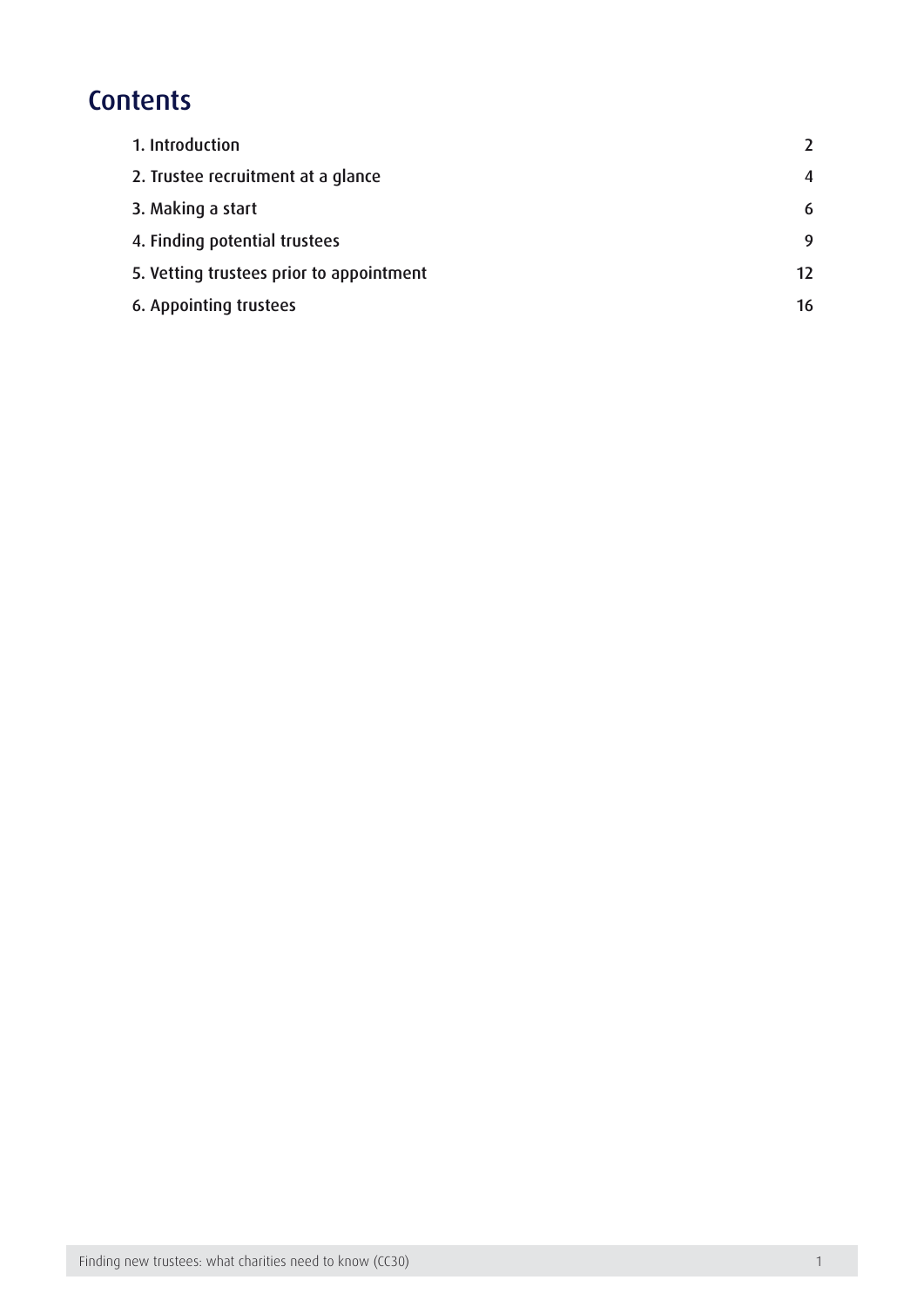## <span id="page-2-0"></span>1. Introduction

### 1.1 What is this guidance about?

The Charity Commission is often asked to advise charities on how to recruit, select, appoint and induct trustees. This guidance answers some of the more common questions, and sets out a framework for the recruitment process.

The recruitment, selection and subsequent induction of one or more new trustees into a charity can strongly influence how effective the charity is in the future. Where all works well, it can lead to a balanced and effective trustee board and a well governed and effective charity. However, where these processes are weak, the ability of the trustee board to manage the charity may be affected, and in the worst cases it can lead to major problems for the charity and its beneficiaries.

### 1.2 'Must' and 'should': what the commission means

The word 'must' is used where there is a specific legal or regulatory requirement that you must comply with. 'Should' is used for minimum good practice guidance you should follow unless there's a good reason not to.

The commission also offers less formal advice and recommendations that trustees may find helpful in the management of their charity.

### 1.3 Scope of this guidance

This guidance covers a range of key areas about recruiting and appointing new trustees. Some of the issues are complex and governed by different laws and regulations relating to different kinds of charity. You should not rely on this guidance to be an accurate or full description of legal matters affecting your charity. It provides a general introduction and overview, and highlights areas where you may need further advice.

### 1.4 Using this guidance

The structure of this guidance follows the main headings used in the next section. Under each heading, the commission asks a selection of the relevant questions that new or existing trustees may raise about the recruitment and induction process. Generally it gives a concise summary answer ('The short answer'), and then goes on to provide further explanation and background ('In more detail').

### 1.5 Other sources of help and advice

There are many resources which trustees can use to help them. The commission encourages trustees to make use of the expertise of relevant organisations to help them run their charities as effectively as possible.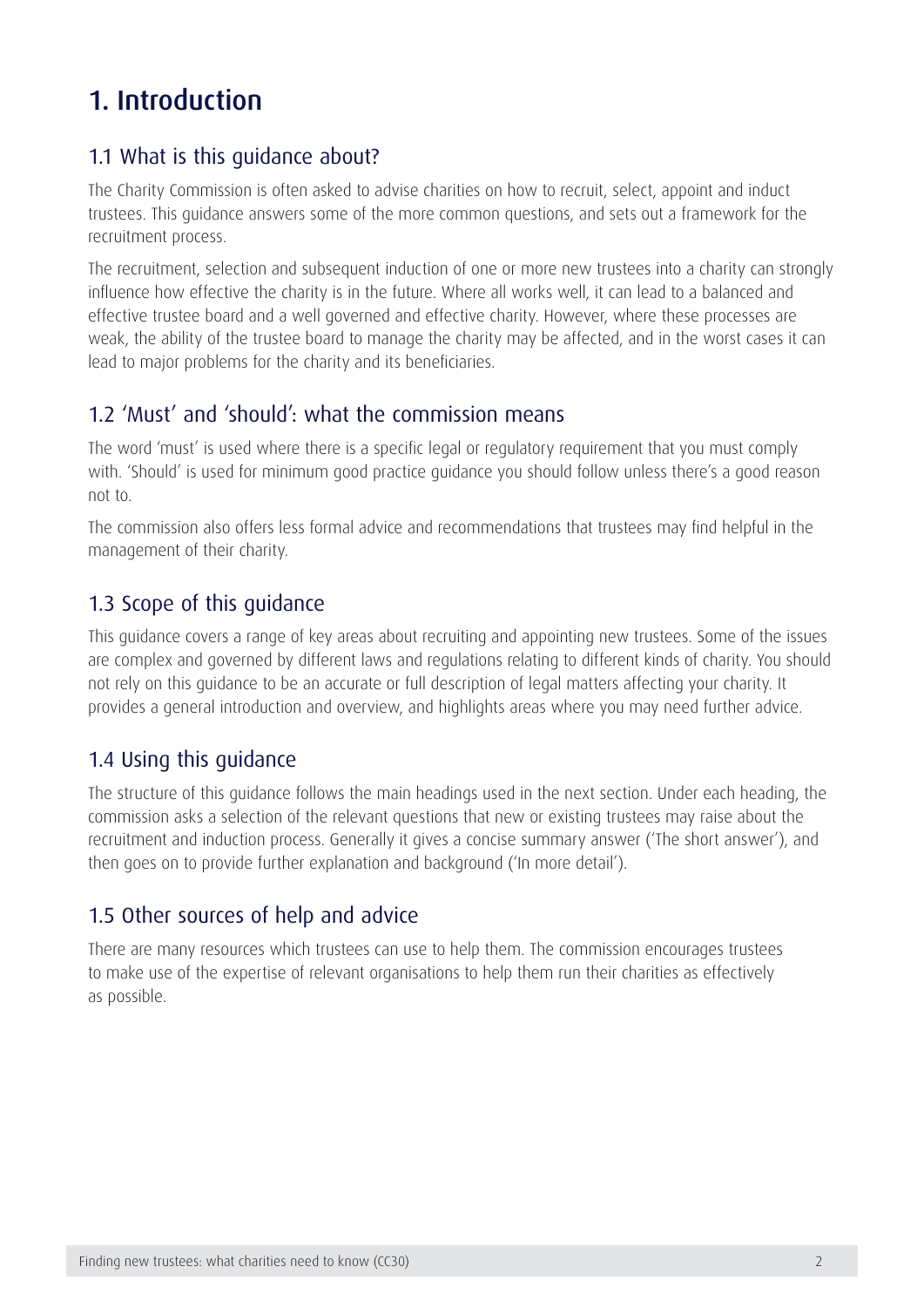### 1.6 Some technical terms used

Governing document: A legal document setting out the charity's purposes and, usually, how it is to be administered. It may be a trust deed, constitution, memorandum and articles of association, will, conveyance, Royal Charter, scheme of the commission, or other formal document.

Incorporated charity: A charity which is also a company or has a similar legal status as a corporate entity in law.

**Trustee:** means a charity trustee. Charity trustees are the people who are responsible for the general control and management of the administration of the charity. In the charity's governing document they may be called trustees, managing trustees, committee members, governors or directors, or they may be referred to by some other title.

**Trustee board:** means the charity's governing body. This may be called the management committee, executive committee or board of directors, or may be referred to by some other title.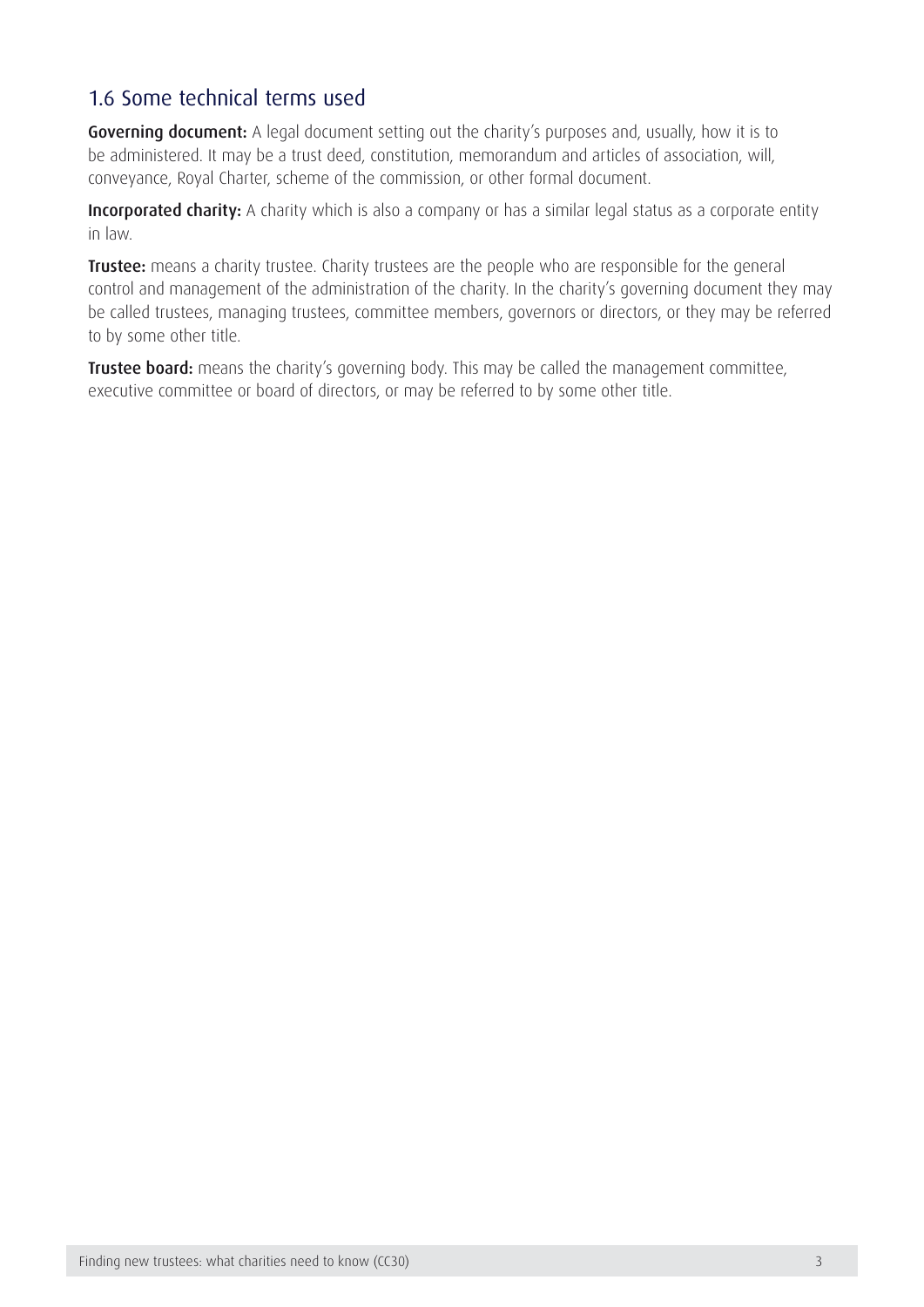## <span id="page-4-0"></span>2. Trustee recruitment at a glance

This section summarises the main stages in the recruitment of new trustees and sets out a typical sequence of events.

### Making a start

(1) A charity identifies the need for new trustees. This may be because vacancies have arisen through resignations, or it may be that existing trustees have decided that one or more new trustees with specific skills are needed to help run the charity more effectively.

(2) The trustees agree what skills, experience and knowledge are needed, and write it down in the form of a short job description and person specification.

(3) The trustees agree responsibilities and a process for recruitment; in doing this, they take care to comply with any specific requirements set out in the charity's governing document. Some of the work may be delegated to a sub-group of trustees, but the whole trustee board remains in full control of the process and decisions.

### Finding potential trustees

(4) The trustees consider the best methods of attracting a diverse range of candidates with the skills the charity needs. This may include advertising in the local and/or specialist press and using trustee brokerage services.

(5) Short-listing and interviews take place against agreed criteria. Interviews are carried out by a small panel of trustees, and each candidate is asked similar questions to ensure a fair and objective approach. Notes are kept of each interview.

(6) Preferred candidates are identified and invited to join the trustees, subject to references, formal vetting and approval by the full trustee board. Unsuccessful candidates are notified and thanked for their interest.

### Vetting potential trustees

(7) The trustees check that the candidates have not been disqualified from acting as trustees, and candidates are asked to confirm in writing that this is the case.

(8) Candidates are asked to consider and declare any existing or potential conflicts of interest.

(9) If the charity works with children or vulnerable adults, the trustees seek any appropriate checks from the Disclosure and Barring Service.

(10) In the light of the checks and declarations, the trustees decide to go ahead and formalise the appointment of new trustees.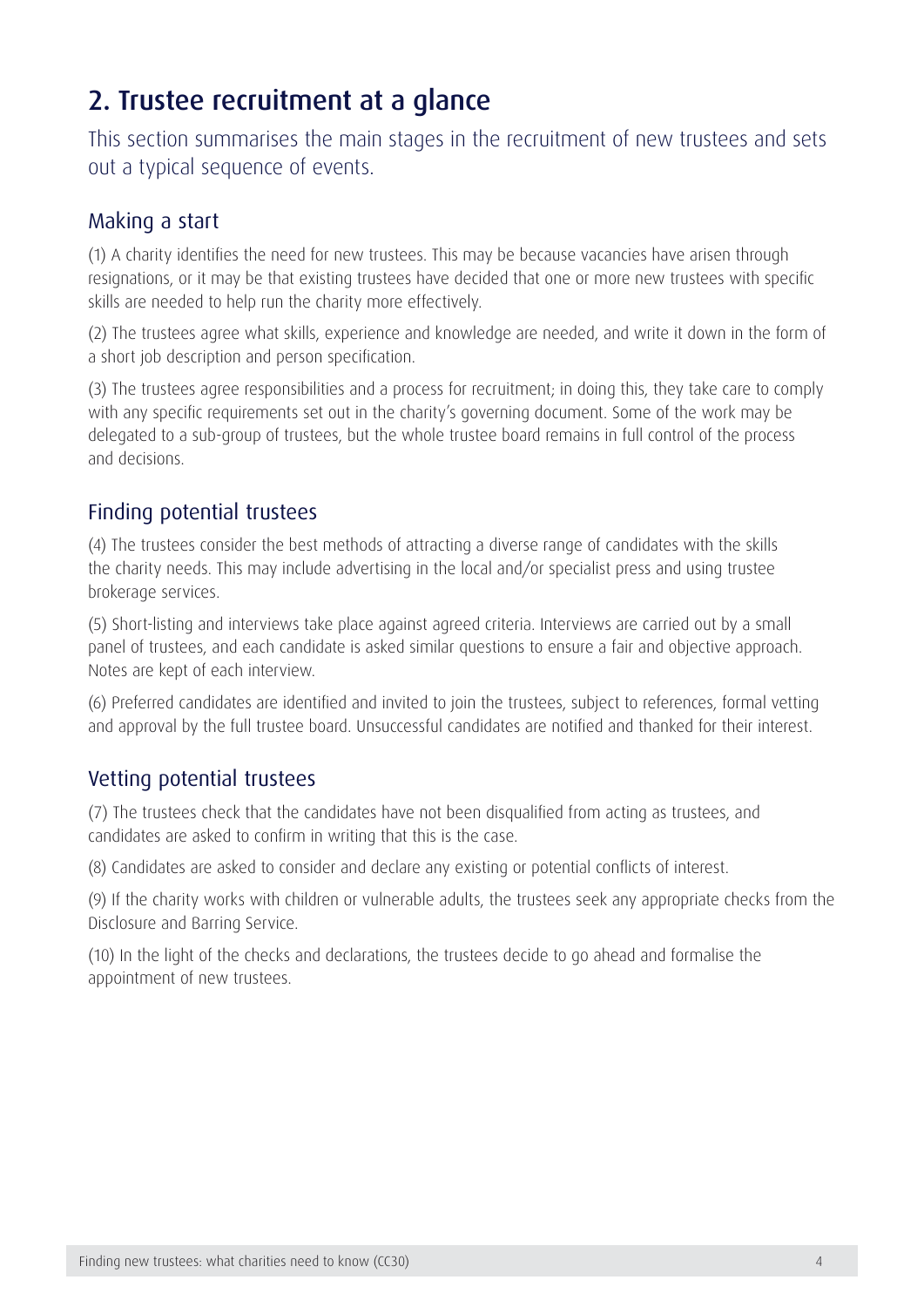### Making the appointment

(11) The trustees check the charity's governing document to ensure that they appoint the new trustees in a proper and legal way.

(12) The Chair of the charity writes to the prospective trustees, setting out their duties and the charity's expectations of them; they are asked to sign and return a copy of the letter.

(13) An information pack about the charity is sent to new trustees, and a full induction process is arranged. New trustees meet existing trustees and others involved with the charity, such as members of staff, volunteers and beneficiaries.

(14) The new trustees attend their first board meeting and are duly welcomed. All relevant parties, such as funders and the charity's solicitors and auditors, are notified of the new appointments.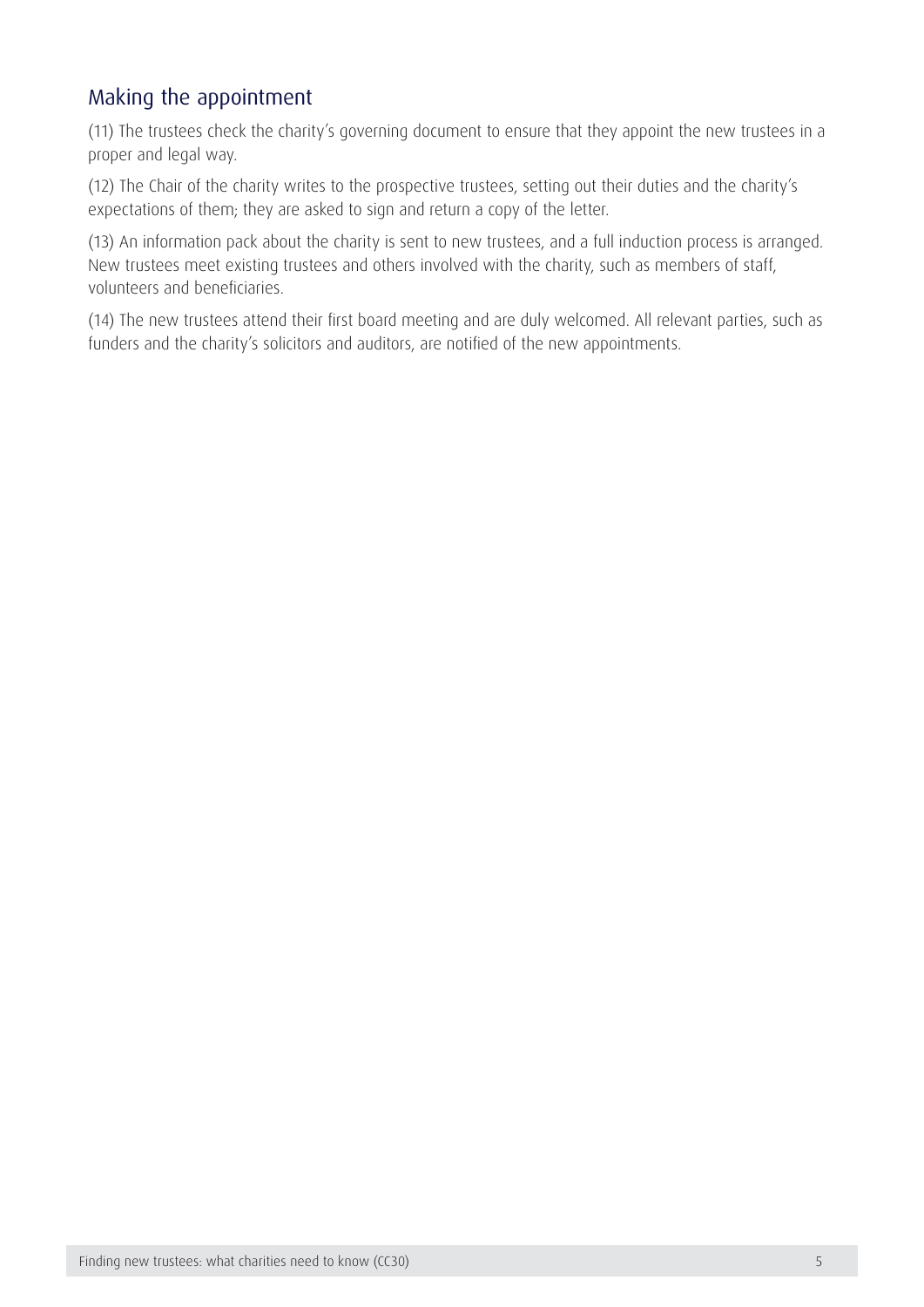## <span id="page-6-0"></span>3. Making a start

You may be thinking about inviting new members to the trustee board. First, you should make sure you are aware of any relevant requirements in the charity's governing document, such as:

- is there a minimum or a maximum number of trustees?
- how are they to be appointed?
- how long can they stay in office?

You should also consider questions such as:

- what new skills, knowledge or experience does the board need?
- are there specific interest groups that a new trustee could represent?
- should the trustee board be more diverse than it is at present? For example, to include people from different social or ethnic backgrounds or to include people with disabilities

### 3.1 How important are trustees to a charity?

#### The short answer

Trustees matter a great deal. It is very important for any charity to have trustees committed to their task and with the skills, knowledge and experience that the charity needs.

#### In more detail

Trustees play an essential role in the governance of charities. They also have a lot to contribute to their success. For example they can:

- serve as a means of communication with communities that a charity exists to serve
- bring valuable professional or other experience to charities
- help to ensure that charities are well-managed through the appointment of senior executive staff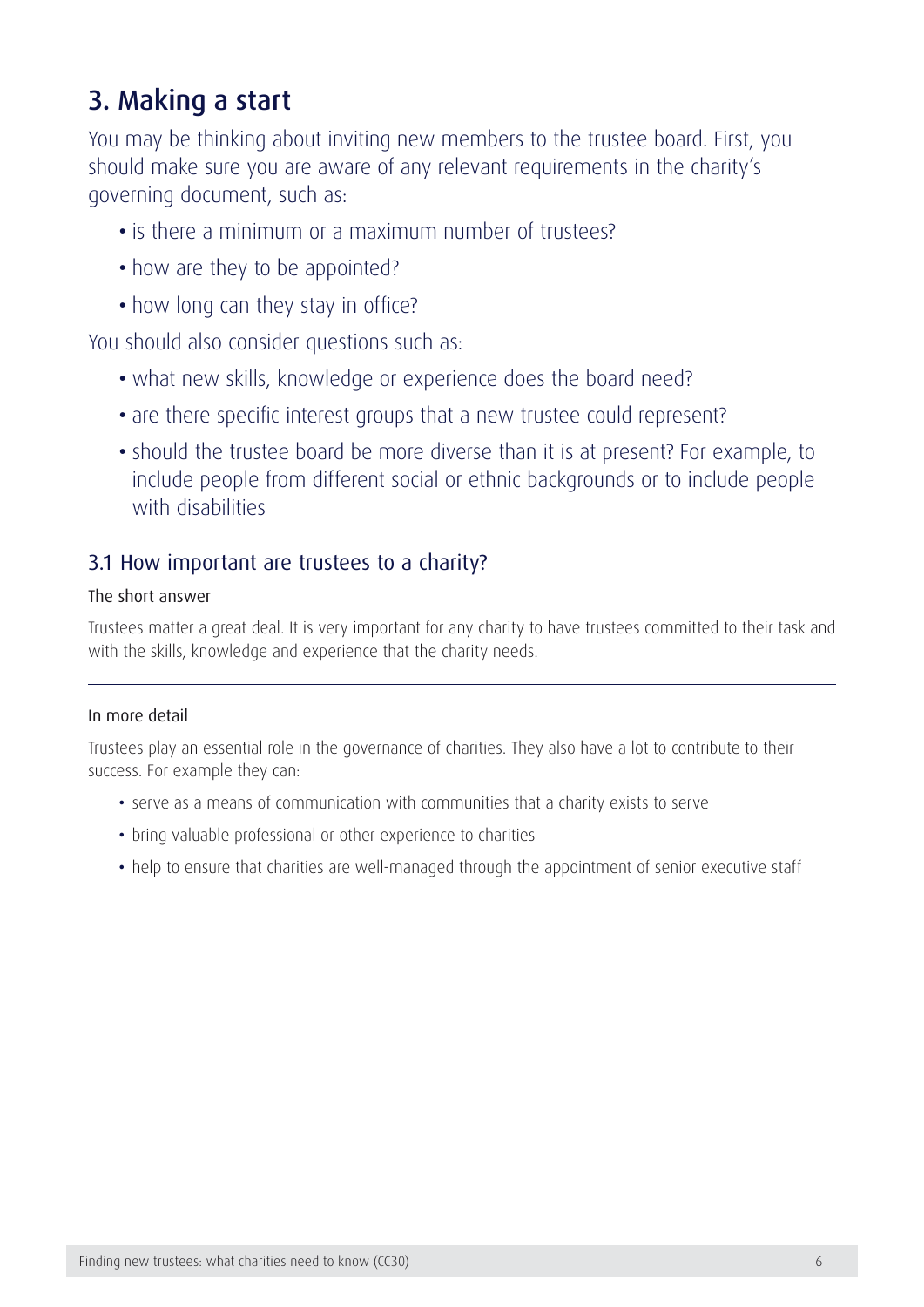### 3.2 What kind of person will make a good trustee?

#### The short answer

Most people have some skills, knowledge or experience which they can bring to a charity. Trustees should have a strong personal commitment to the charity's aims and objectives. It is also essential that there are no legal or other barriers to a trustee's appointment.

#### In more detail

When trustees are thinking about recruiting a new trustee or trustees, a good starting point is to look at what skills, knowledge and experience are needed to make sure that the charity is well governed and is run effectively, efficiently and appropriately to its size and complexity. This does not mean that trustee boards should contain experts or specialists to cover every eventuality.

This process is valuable in its own right and the commission recommends that trustees regularly review the skills of the trustee board rather than wait for a trustee vacancy to occur. Trustee skills can range in nature from financial, book-keeping or marketing skills, through to links with the relevant communities or service users. It is also important that a trustee should have the necessary time and energy to devote to the charity.

An assessment or appraisal of the skills of the current trustees is a good way to identify any gaps which need to be filled. The extent of the assessment will vary depending on the size and nature of the charity. For smaller and less complex charities the assessment can be quite simple, but for larger and more complex charities a more formal and structured approach may be needed.

This assessment, as well as identifying any skills gaps on the trustee board, can help form the basis of a 'job description' for new trustees. This can be a useful way of describing the role to new or prospective trustees, including how much time they will need to commit to fulfilling their new duties. The commission recommends that job descriptions are prepared for each trustee. A charity will often benefit from trustees who reflect, and have a knowledge of the communities and the areas that the charity exists to serve.

It is also essential that there are no legal barriers to a trustee's appointment.

#### Further information

The Institute of Chartered Secretaries and Administrators (ICSA) and the National Council for Voluntary Organisations (NCVO) produce model role descriptions for charity trustees. ICSA also produces role descriptions which are specifically for chairs, secretaries and treasurers of charities. The **National** [Occupational Standards for Trustees and Management Committee](http://www.ukstandards.org.uk/Pages/index.aspx) members can also be a useful tool for drawing up a job description.

You can find more information on who may and may not become a trustee in section 5.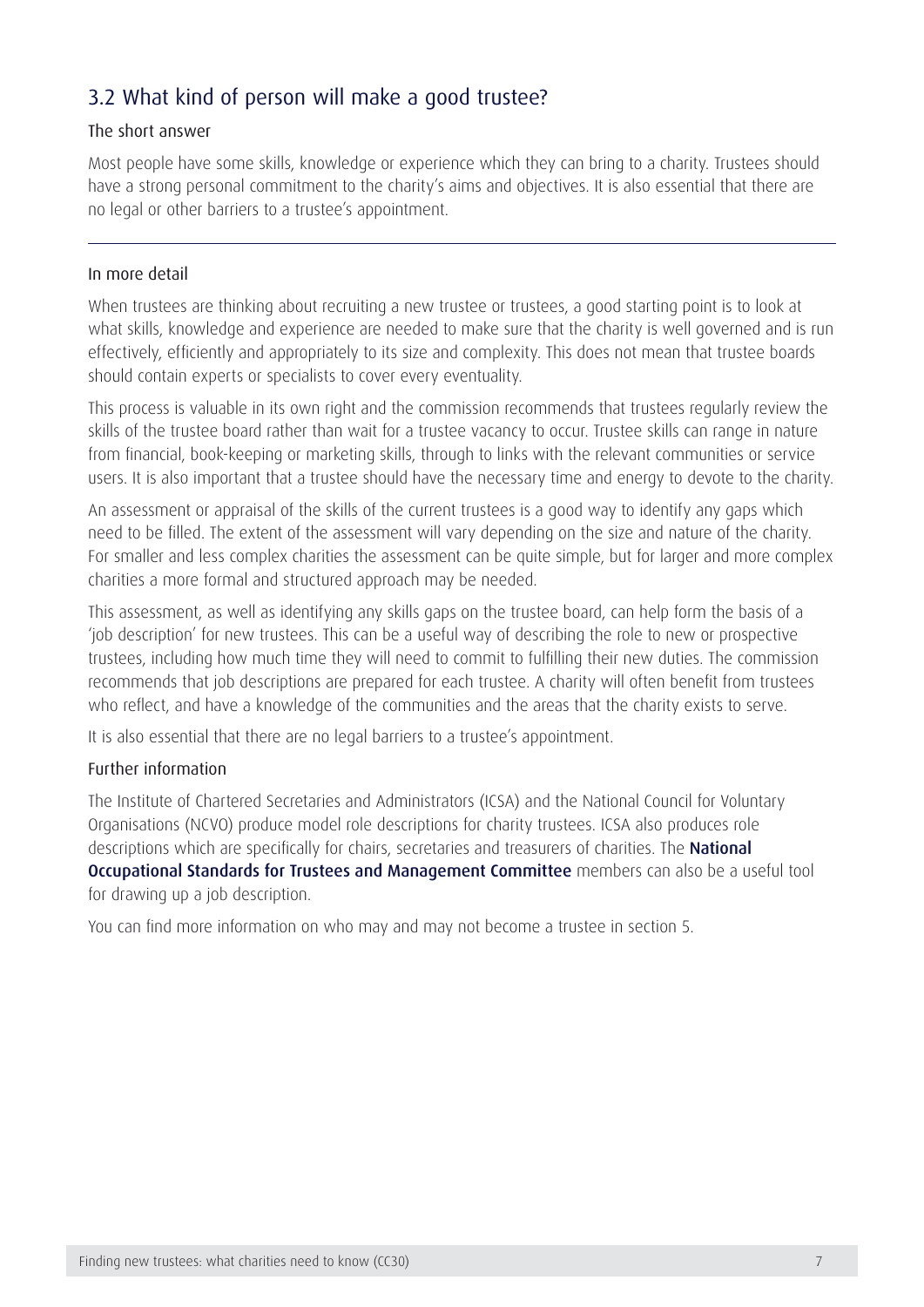### 3.3 Should a charity aim to have a diverse trustee board?

#### The short answer

Yes. A diverse board is more likely to contain a broader range of skills, knowledge and experience than one which is more narrowly based. When preparing to recruit new trustees, a charity should, in general, seek to increase or at least maintain the diversity of its trustee board.

#### In more detail

Having a diverse trustee board can also help to ensure that the charity is fair and open in all its dealings, for example, in its grant giving or delivery of services.

The commission believes that the governance of charities will be improved where trustees are recruited from a wide range of backgrounds. This includes trustees from parts of the community which have traditionally not played a large part in charities, such as young people, people from minority and ethnic communities and people with disabilities. Creating a diverse board can also help to increase accountability and public confidence.

There are also some legislative requirements with which charities must comply; for instance the Equality Act 2010 gives 'public authorities' a general duty to eliminate discrimination on certain grounds and to advance equality of opportunity. A person or organisation which is not a public authority but which exercises public functions must also have due regard to these matters. The services provided by some charities are included within this definition, and the legislation is something which an effectively-run charity should want to work towards.

#### Further information

You can find more details on how to make a trustee board more diverse in section 4.6. The NCVO provides information on the legislative requirements on diversity. WCVA covers many of these and other legal requirements in 'The good employment code-a resource for voluntary and community organisations' and 'An employment guide for community buildings (and other voluntary groups)'.

### 3.4 Who is responsible for recruiting new trustees?

#### The short answer (legal requirement)

Responsibility for the recruitment of new trustees rests firmly with the existing trustees. They must oversee the management of an open and efficient process and always act in the best interests of the charity.

#### In more detail

Existing trustees are legally responsible for the recruitment of new trustees. Trustees of charities that employ staff can delegate some aspects of recruitment to staff, but they must ensure that they retain overall responsibility and control of the recruitment, selection and induction processes.

In recruiting new trustees, the existing trustees must act in the best interests of the charity. In order to ensure this is the case, and that they are in a position to explain to new trustees what is required of them, existing trustees need to be clear in their own minds about the purposes and aims of the charity, as well as their broader duties and responsibilities as trustees.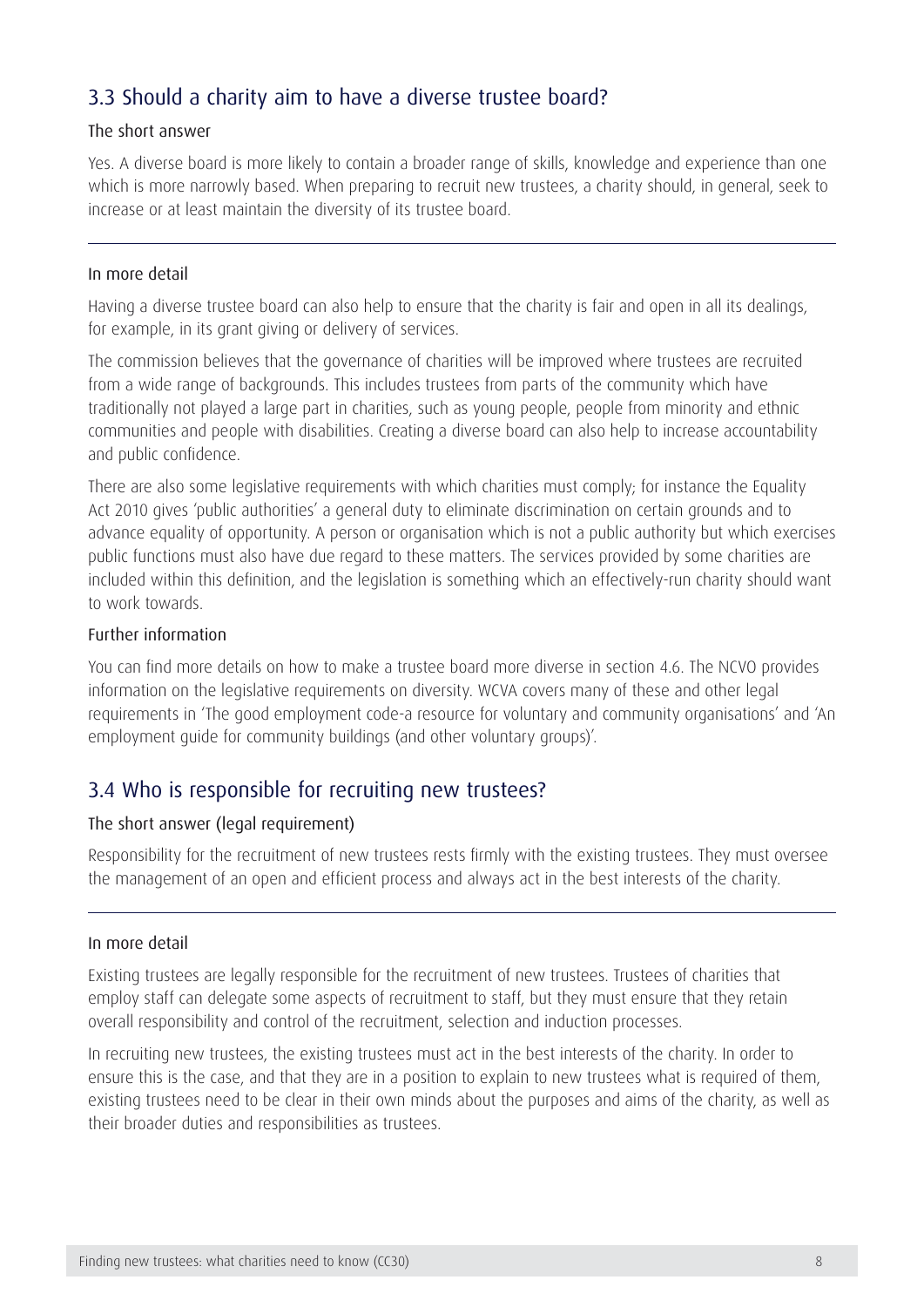## <span id="page-9-0"></span>4. Finding potential trustees

There are a variety of methods which trustee boards can use to recruit new trustees. The commission's experience and research shows that the traditional methods for recruiting new trustees - personal recommendation and word of mouth - remain the most popular. However, its research work has shown that whilst these methods are still widely used, they are not necessarily the most effective ways of finding the people with the skills which the trustees have identified, as they limit the field from which trustees can be drawn. Using wider and more inclusive methods of searching for new trustees, such as advertising and using trustee brokerage services, can access a wider range of applicants and the commission recommends that trustees consider these methods.

### 4.1 Is advertising a good way to attract trustees?

#### The short answer

Yes. By advertising it is possible to reach out to more people than can be reached by word of mouth, and this can help a charity to attract a greater range of candidates with a wider range of skills and experience.

#### In more detail

Advertising can be an effective way of reaching a wider group of people, and it gives a charity the opportunity to specify the skills that the trustee board is looking for. Advertising in the press can be expensive, and will not be appropriate for all charities. However, there are some low cost solutions available, such as free notices on local websites, local notice boards or newsletters. To make the most of advertising, trustees should think carefully about where to advertise, and make sure that the advertisement accurately reflects the charity and the skills and experience that the trustees are looking for.

### 4.2 Can a charity recruit internally for trustees?

#### The short answer (legal requirement)

Yes, this can be a good way of finding trustees who have the qualities and skills the charity needs. But be aware that there are specific legal requirements if the trustee is also a paid employee of the charity.

#### In more detail

Trustees may want to consider recruiting new trustees from within their own charity. There may be volunteers within the charity who possess the skills which the trustees have identified, or who could develop these skills with further training and support. If an employee of the charity, rather than a volunteer, wishes to become a trustee, there are particular requirements which the charity will need to comply with, since the law prevents unauthorised payments to trustees.

#### Further information

You can find more information in [Trustee expenses and payments \(CC11\)](https://www.gov.uk/government/publications/trustee-expenses-and-payments-cc11).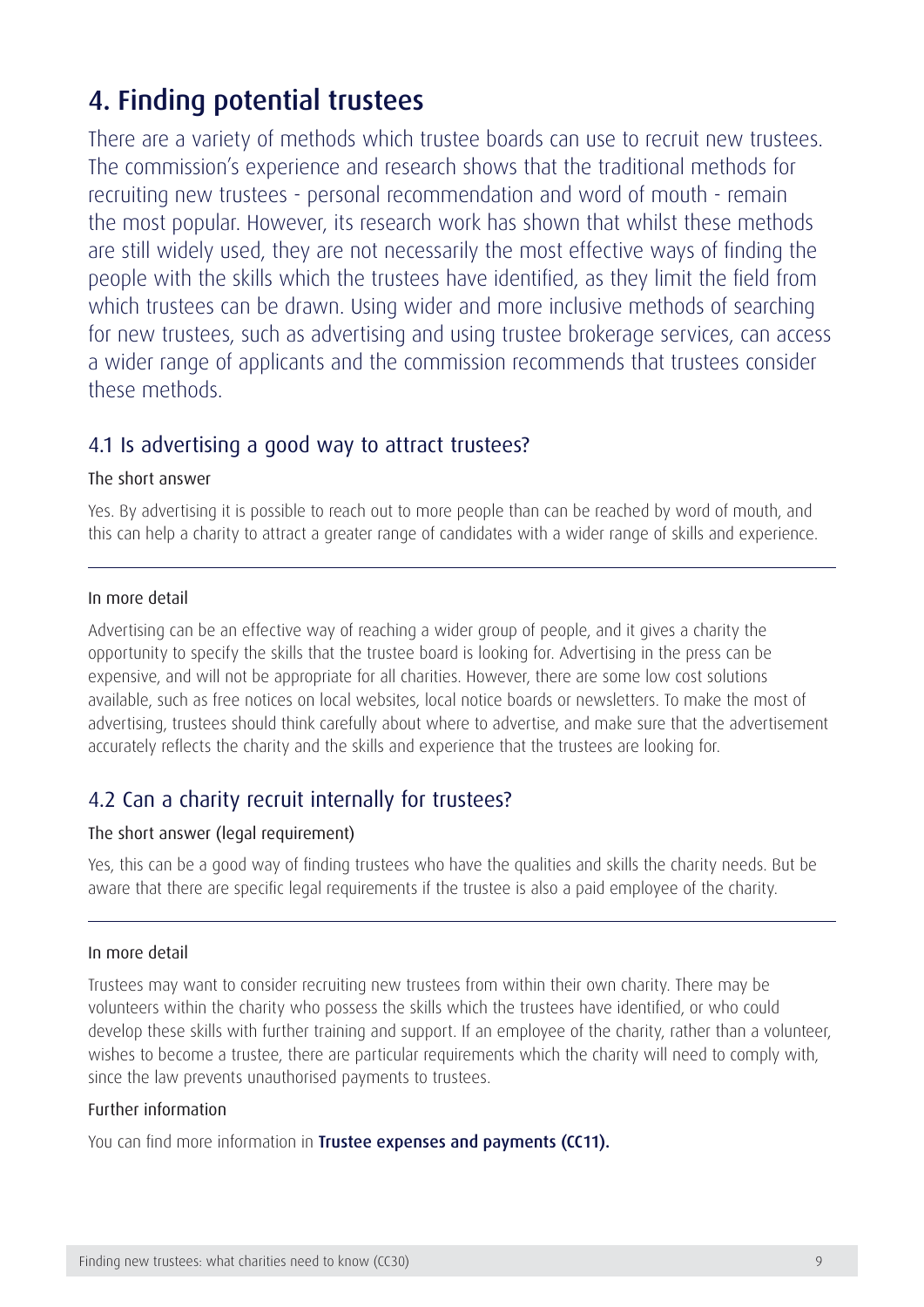### 4.3 Can a charity recruit trustees from its users or beneficiaries?

#### The short answer (legal requirement)

Yes. Trustees who use or benefit from the charity's services are known as user trustees, and they can both enhance the effective management of a charity, and can help to ensure a more diverse and representative trustee board.

#### In more detail

The decision whether or not to include users as trustees is one that the trustee board needs to consider based on the circumstances and needs of the charity. User trustees can contribute direct experience to the development of the charity's services and help other trustees develop a greater understanding of the users' perspective.

For both user trustees and trustees generally, trustee boards need to ensure that there are procedures in place to manage any conflicts of interest between a trustee's personal interests and those of the charity. It is important to remember that user trustees have the same duties and responsibilities as any other trustee. Their role is to act in the best interests of the charity, not to represent user interests.

#### Further information

You can find more information about user trustees in Users on Board: Beneficiaries who become trustees [\(CC24\)](https://www.gov.uk/government/publications/users-on-board-beneficiaries-who-become-trustees-cc24). More information about conflicts of interest can be found in section 5.5.

### 4.4 Can people with learning difficulties be trustees?

#### The short answer

Yes, in many cases people with learning difficulties or other mental health issues (through disability or illhealth) can be fully active as charity trustees.

#### In more detail

One of the eligibility requirements for trustees (see section 5.1) is that trustees must be considered capable of managing their own affairs if they are to be considered capable of managing a charity. While this may rule out some people at the more severe end of the learning difficulties spectrum, many people with learning difficulties will be able to meet this criterion and play an active and responsible role in managing their charity, bringing useful experience and perspective to the trustee board. This applies equally to many people with other mental health issues, both permanent and temporary and caused by either injury or ill-health.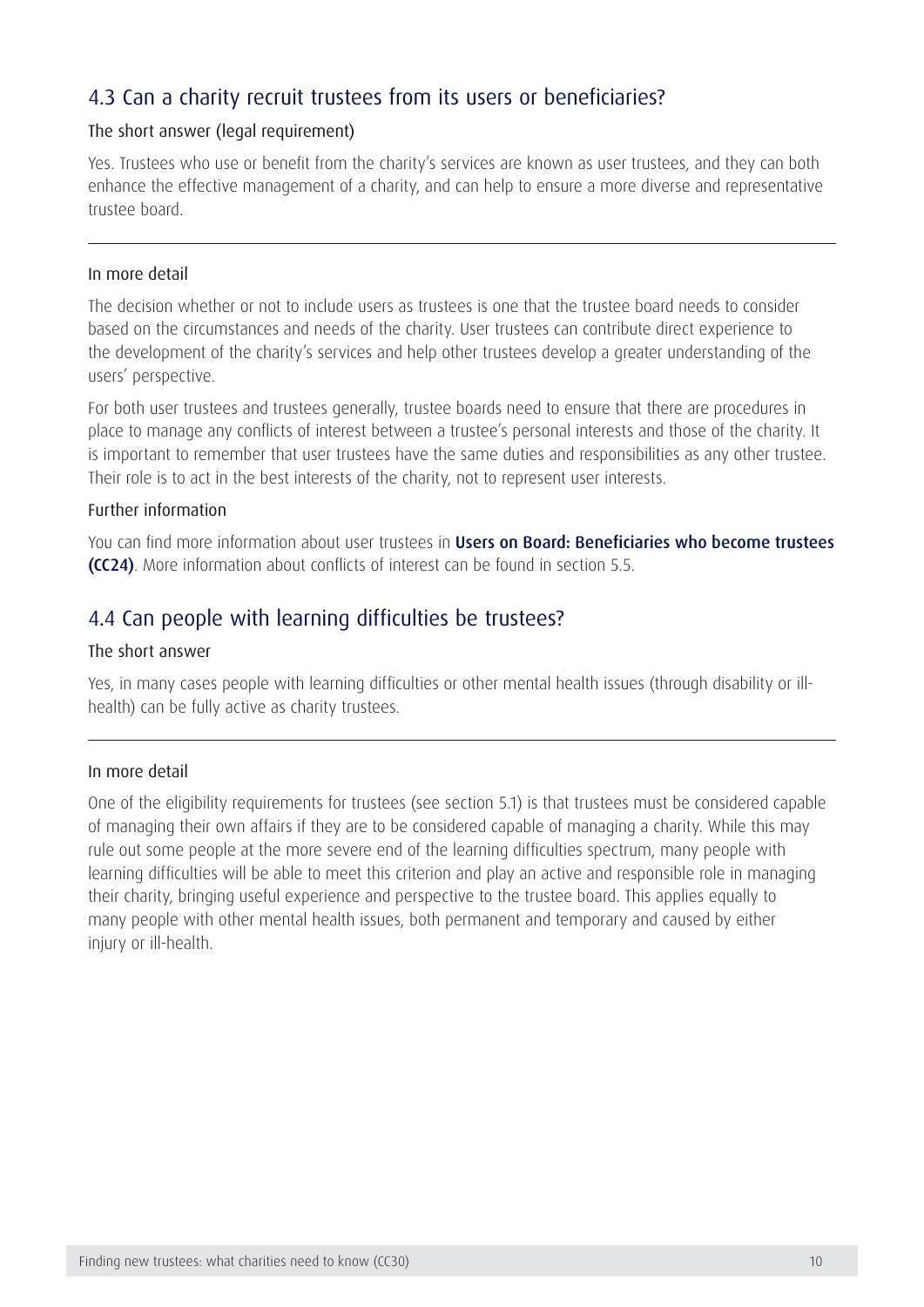### 4.5 Can charities get help to find trustees?

#### The short answer

Yes, a number of organisations maintain registers of potential trustees, or offer a trustee brokerage service, matching potential trustees with vacancies on the boards of charities.

#### In more detail

The National Council for Voluntary Organisations (NCVO) operates Trustee Bank which allows you to advertise and view trustee vacancies.

There are a number of other sources you can use to find out about volunteering opportunities, including Doit, which is a national database of volunteering opportunities in the United Kingdom: [www.do-it.org.uk/](http://www.do-it.org.uk/).

Specialist magazines, journals and newspapers also list trustee brokerage services and the local Councils for Voluntary Service (CVS) in England, and County Voluntary Councils (CVC) in Wales, may be a source of further information.

Networking with other charities, either from the same local area or offering similar services, can be another way of finding new trustees. This can also be a useful way of sharing information and best practice. **Small [Charities Coalition](http://www.smallcharities.org.uk/)** is a charity which helps set up and supports networks of charity trustees and which also runs [Trustee Finder](http://www.smallcharities.org.uk/trustee-finder/), a free national network of trustees and management committee members.

### 4.6 How can a charity make its trustee board more diverse?

#### The short answer

You can achieve greater diversity by reaching out into communities that are not presently represented, for example by advertising and by making specific efforts to assist people who might otherwise have difficulties in attending board meetings.

#### In more detail

Practical ways of increasing diversity on the trustee board include:

- making use of more active, open and inclusive methods of recruitment, such as advertising or using trustee brokerage services
- organising trustee board meetings at the most convenient times, or at different times so that people who cannot attend at a particular time are not excluded
- holding trustee board meetings in a venue which is accessible for people with disabilities
- having a policy in place for paying childcare expenses or providing childcare arrangements
- considering people's needs for translators or sign language interpreters, or for documents available in large print, tape, CD or Braille
- in Wales, taking full account of the bi-lingual society, and ensuring that everyone is able to use either English or Welsh as their language of choice, including receiving written communication in that language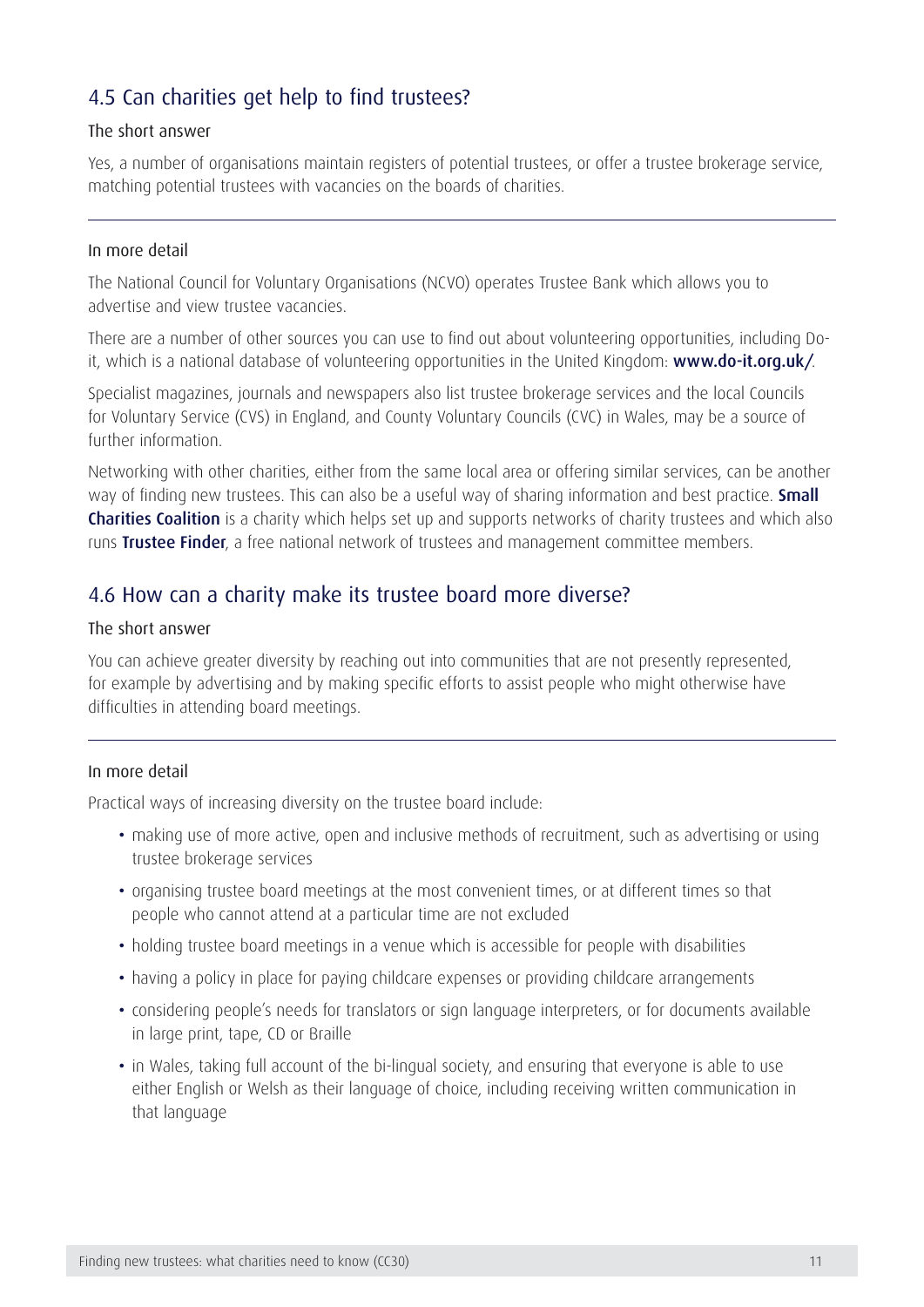## <span id="page-12-0"></span>5. Vetting trustees prior to appointment

The appointment of a new trustee to a charity is an important matter. Before appointing a new trustee the trustee board must make sure it is acting within the law, in accordance with the charity's governing document, and that the prospective trustee is not disqualified from being a trustee. The commission recommends that DBS checks should be obtained for trustees of charities which work with children or vulnerable adults. Charities should also ensure that a prospective trustee understands the responsibilities they are taking on and can be relied on to carry them out responsibly.

### 5.1 Can anyone be appointed as a trustee?

#### The short answer (legal requirement)

No. There are legal restrictions on who may be a charity trustee. Additional restrictions may be contained in the charity's governing document. Before appointing a new trustee, the trustee board must make sure that the appointment meets the requirements of the charity's governing document and the law.

#### In more detail

When preparing to appoint a new trustee, the trustee board must ensure that the person is qualified to act as a trustee. No-one under the age of 18 can be a trustee of a charitable trust or unincorporated association. However, 16 is the minimum age for the appointment of a director, and so a trustee, of a charitable company. Further information on [young people as trustees](https://www.gov.uk/trustee-board-people-and-skills) can be found on the GOV.UK website.

Some people are disqualified by law from acting as trustees, including anyone described in sections 178 to 180 of the Charities Act 2011. This includes:

- anyone who has an unspent conviction for an offence involving deception or dishonesty
- anyone who is an undischarged bankrupt
- anyone who has been removed from trusteeship of a charity by the Court or the commission for misconduct or mismanagement
- anyone under a disqualification order under the Company Directors Disqualification Act 1986
- anyone who has entered into a composition or arrangement with their creditors which includes an individual voluntary arrangement (IVA), and is currently on the Insolvency Service Register

It is normally an offence to act as a trustee while disqualified unless the commission has given a waiver under section 181 of the Charities Act 2011 (there are some special provisions applying to the administration of charitable companies). The appointment of a trustee must be in accordance with the charity's governing document, which will set out procedures for appointing new trustees, including any restrictions, such as a maximum number of trustees or an age limit. It is important that trustees follow these procedures. If they don't, this could result in the appointment being invalid. If the governing document contains provisions which prevent certain people from acting as charity trustees, the commission cannot grant a waiver under section 181 of the Charities Act 2011 as it cannot override the provisions within a governing document.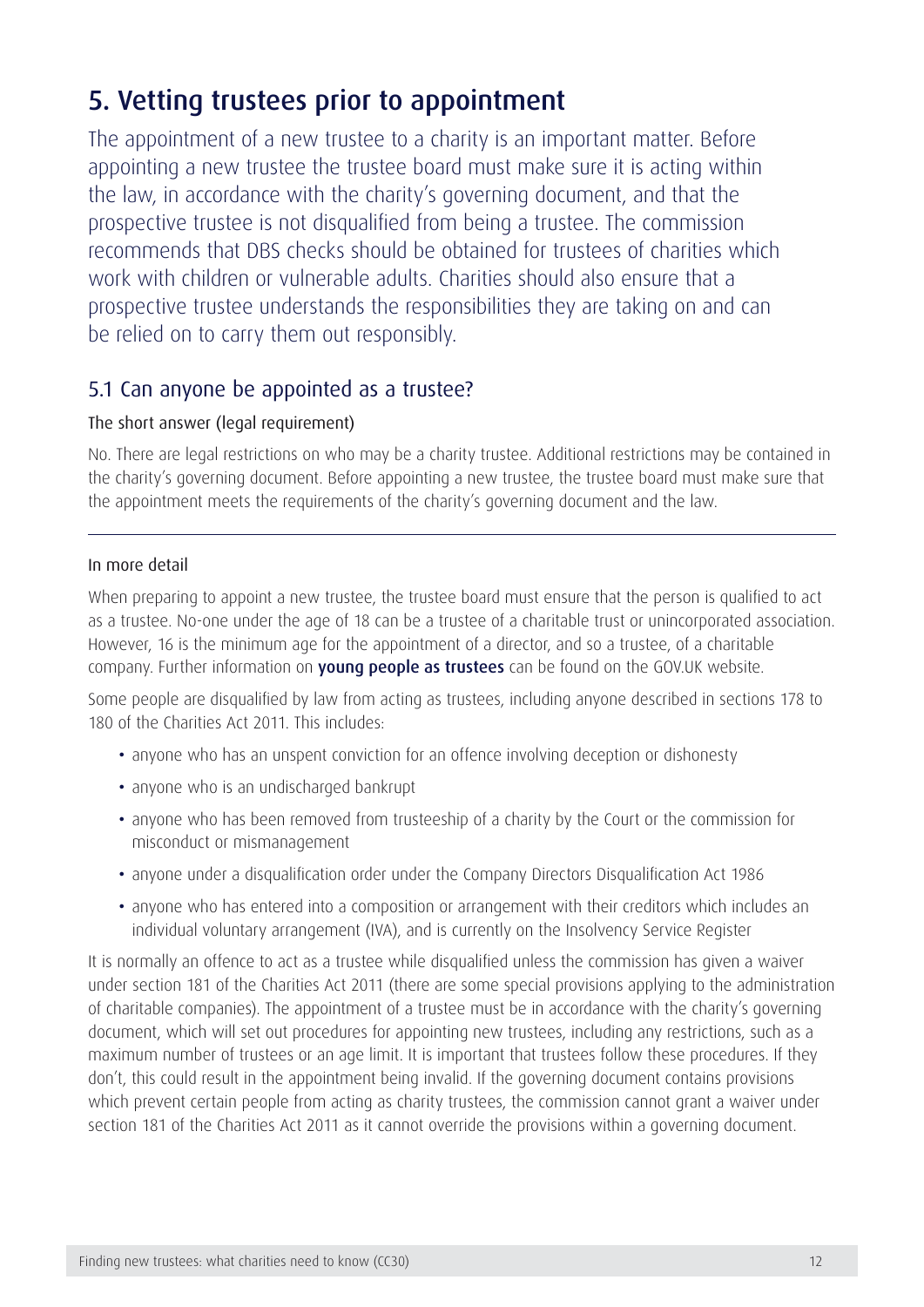### 5.2 How should charities check on prospective trustees?

#### The short answer

Before appointing a trustee, the trustee board should obtain a declaration from the prospective trustee that they are not disqualified. It should also consult official registers of disqualified persons. The commission strongly recommends that charities working with children or vulnerable adults, with positions which are eligible to obtain DBS checks should do so.

#### In more detail

As a minimum, the trustee board should ask new trustees to sign a declaration to confirm that they are not disqualified from acting as a charity trustee.

Trustees can also make use of official registers which record the names of people who are disqualified from acting as charity trustees. These include:

(1) The Individual Insolvency Register maintained by the Insolvency Service, which contains details of:

- bankruptcies that are either current or have ended in the last three months
- current individual voluntary arrangements and fast track voluntary arrangements
- current bankruptcy restriction orders and undertakings

Searches of the Register can be made on the Insolvency Service website [www.gov.uk/government/](https://www.gov.uk/government/organisations/insolvency-service) [organisations/insolvency-service](https://www.gov.uk/government/organisations/insolvency-service), by visiting your local Official Receiver's office, or by post or fax.

(2) The register of disqualified directors maintained by Companies House. Searches of the register can be made on the Companies House website, [www.gov.uk/government/organisations/companies-hous](https://www.gov.uk/government/organisations/companies-house)e.

(3) The register of all persons who have been removed as a charity trustee either by the commission or by an Order of the High Court since 1 January 1993. A copy of the register is kept in each of the commission's offices.

Trustees of charities working with children or vulnerable adults are also entitled to obtain a DBS check.

From 10 September 2012 there is a new definition of regulated activity. The position of trustee of a children or vulnerable adults charity is not a regulated activity in itself. It is only if trustees have close and unsupervised contact with beneficiaries that they would fall within the scope of regulated activity and be 'eligible' to obtain an enhanced DBS check and barred list check. A trustee of a charity who no longer falls within the definition of regulated activity would be 'eligible' to obtain an enhanced DBS check (but without a barred list check).

The commission strongly recommend that trustees of charities that work with children or vulnerable adults and that are eligible to obtain a DBS check do so, to ensure both that the person they wish to appoint as a trustee is eligible and to ensure the safety of the charity's beneficiaries.

#### Further information

Use the commission **[declaration form](https://www.gov.uk/government/publications/confirmation-of-charity-trustee-eligibility)** for prospective trustees.

You can find more information about trustees' responsibilities in relation to safeguarding in the [commission's strategy for dealing with safeguarding issues](https://www.gov.uk/trustee-board-people-and-skills).

Find out more about the **[Disclosure and Barring Service \(DBS\)](https://www.gov.uk/government/organisations/disclosure-and-barring-service)** and how to obtain a check.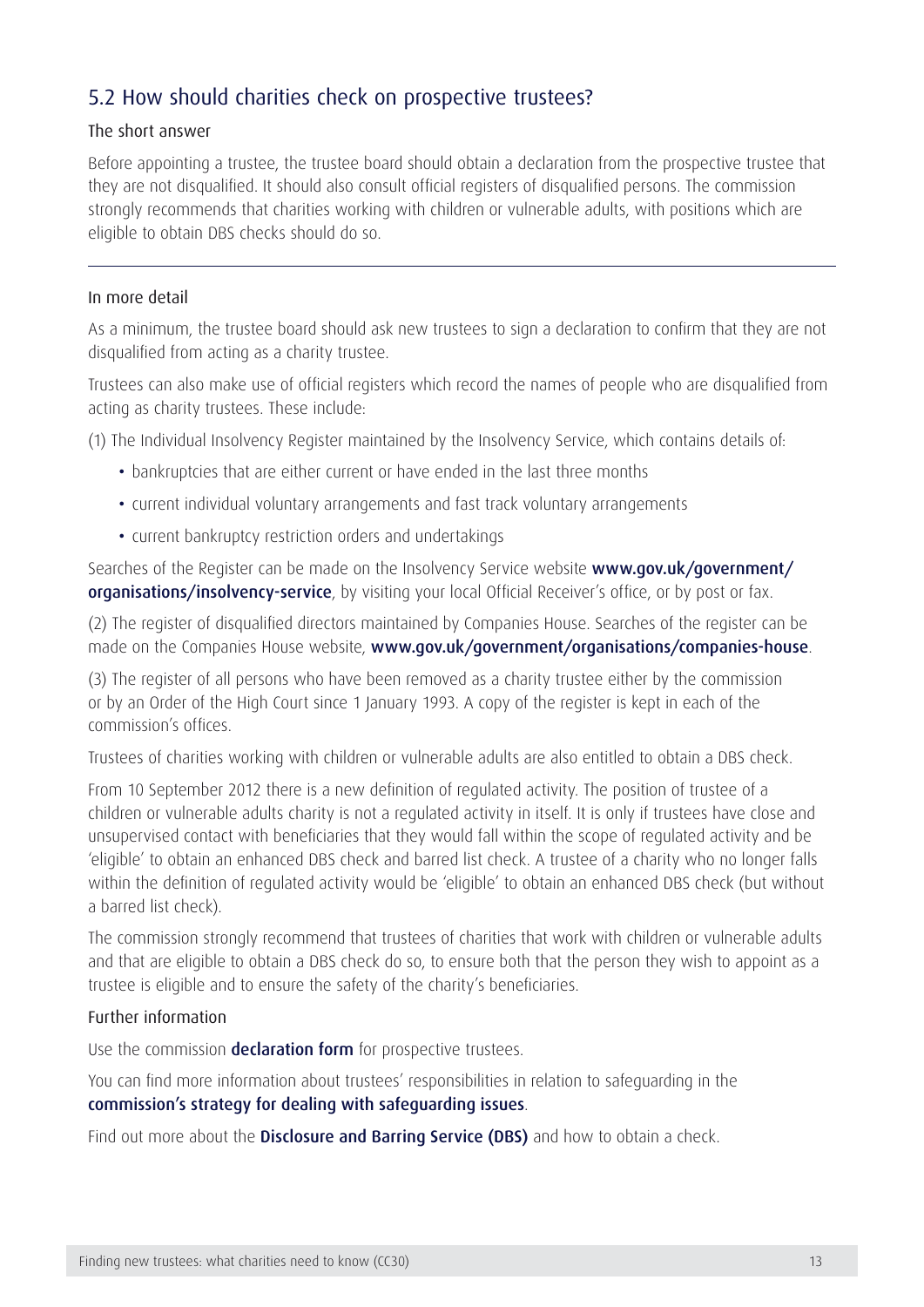### 5.3 What if prospective trustees have not been checked?

#### The short answer

The commission is likely to find out as it uses several ways to monitor whether or not charities are checking the eligibility of their trustees.

#### In more detail

There are a number of ways in which the commission monitors whether or not charities are checking the eligibility of their trustees:

- when an organisation applies to register as a charity, the commission asks all the trustees to complete a declaration confirming that they are not disqualified from acting as a charity trustee
- it carries out annual checks on a random sample of trustees to establish that trustee eligibility checks have been carried out
- it monitors registered charities through the reporting of serious incidents on the annual return form

### 5.4 What happens if a disqualified person becomes a trustee?

#### The short answer (legal requirement)

If a disqualified person is appointed as a charity trustee, the appointment will be invalid. If existing trustees had not made proper checks before the appointment, they may have acted improperly.

#### In more detail

If a person who is disqualified from being a trustee, either according to the general law as it applies to charity trustees, or according to the charity's governing document, becomes a trustee, the appointment is invalid. In addition, if problems arise with a trustee, and it emerges that existing trustees failed to follow this guidance, this would be an important factor in the commission's consideration of whether the trustees had acted improperly.

#### Further information

You can find more information on protection of vulnerable adults on the [Department for Health website](https://www.gov.uk/government/organisations/department-of-health).

### 5.5 What about potential conflicts of interest for prospective trustees?

#### The short answer

It is a good idea to consider potential conflicts of interest in advance of an appointment. If there is a strong possibility that conflicts of interest might arise following the appointment of a prospective trustee, that may suggest that the trustees should reconsider the appointment.

#### In more detail

A conflict of interest is any situation in which a trustee's personal interests or loyalties, and those of the charity, arise simultaneously or appear to clash. For example, if a charity awarded a contract to another organisation owned by a trustee, the person in question could face conflicting pressures between maximising profit for his or her company and keeping costs low for the charity.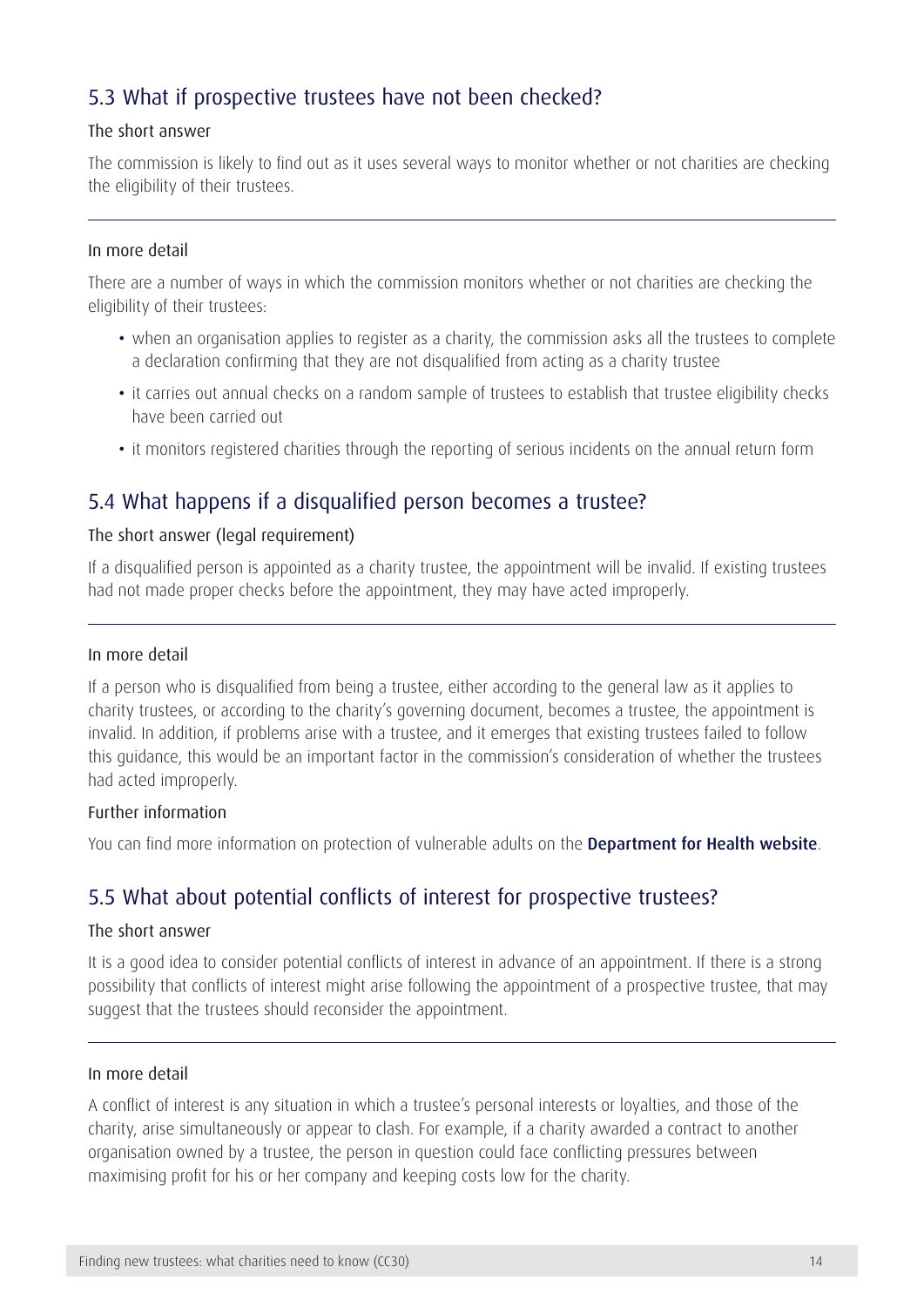It is always better to anticipate any conflicts of interest before the appointment of a trustee, than to deal with such conflicts as and when they arise. It is inevitable that conflicts of interest will emerge from time to time, particularly in local communities where interests may overlap, so the potential for conflicts of interest may not be sufficient to prevent the appointment of an otherwise well qualified trustee. It is important to identify the conflicts of interest and to make sure that they are properly managed.

However, if such conflicts are likely to arise frequently, this may affect the ability of the trustee to perform their duties. This is particularly important where personal interests may be significant enough to make it necessary for the trustee to withdraw from meetings so often that they cannot make a useful contribution. If this is the case they should consider standing down or not standing in the first place.

Prospective trustees should be asked about potential conflicts of interest, and these should be declared to those who will decide on the appointment. For example, if new trustees are elected by the charity's membership, the membership should be made aware of any possible conflict of interests, so that they can take this into account when voting.

As a matter of best practice, a charity should have arrangements in place for spotting and dealing with potential conflicts of interest involving trustees. An open approach is good practice. One useful exercise that charities should consider is to ask trustees to submit an annual declaration of actual or potential conflicts of interest.

#### Further information

A number of organisations provide model conflict of interest policies and a model register of interests, such as The Institute of Chartered Secretaries and Administrators (ICSA). You can find more details on dealing [with conflicts of interest](https://www.gov.uk/manage-a-conflict-of-interest-in-your-charity/) on the GOV.UK website.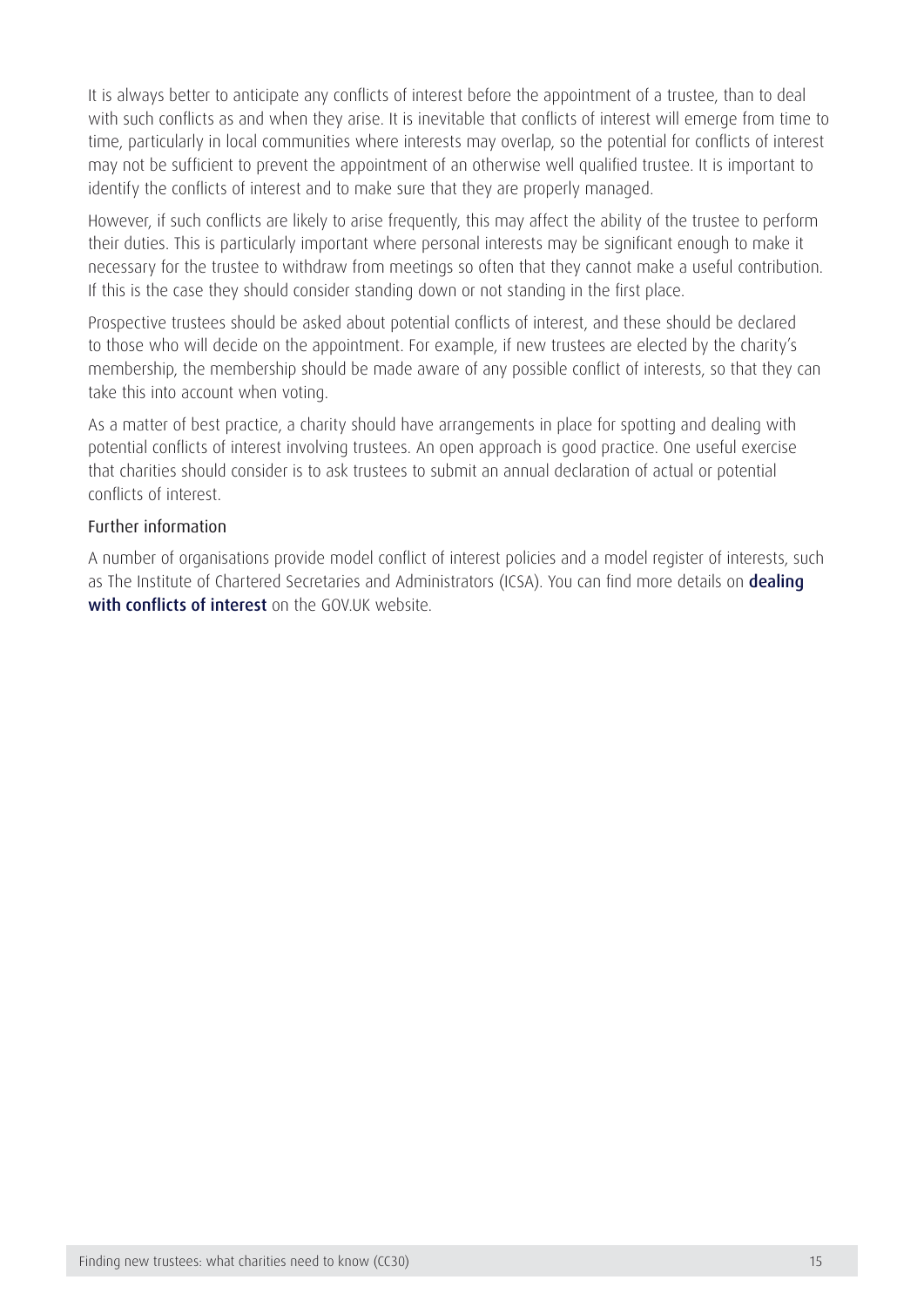## <span id="page-16-0"></span>6. Appointing trustees

There are various ways in which trustees can be appointed, including nomination by existing trustees, election by a charity's members, or by virtue of another office which they hold ('ex officio' trustees). It is important that a prospective trustee understands the duties and responsibilities they will be taking on. Once a trustee has been appointed, there are various steps needed to formalise the appointment.

Having recruited a new trustee, it is important to make them feel welcome; to develop their skills, ensure that they are familiar with the charity's work and to introduce them to other trustees and to key members of staff. It is a good idea to have a formal induction process in place.

### 6.1 How are trustees appointed?

#### The short answer

Trustees may be elected or nominated by existing trustees, nominated by other organisations, or may become trustees by virtue of another position which they hold.

#### In more detail

Trustees may be appointed in a number of different ways. For example:

- they can be nominated by the other trustees or by another organisation, such as a local authority
- they may be elected by the charity's members
- they may become a trustee by virtue of a post which they occupy, such as a mayor or mayoress of a town, the chief executive of a local health trust or the head master of a school; such trustees are known as 'ex officio' trustees

Where trustees are appointed or nominated by an outside body, such as a local authority, the charity itself may have less power to control the appointment. However, it can still have influence and this guidance may still be helpful. Like all trustee appointments, any outside body appointing a trustee to a charity is bound by law to do this in the best interests of the charity rather than its own interests. It may be helpful for the charity to set out for the appointing body what is required of a trustee and any particular skills or qualities which the charity is looking for. In order to allow the trustees more control over the appointment, they could ask the nominating body to provide the names of two people for the charity to consider.

Other than in the case of ex officio trustees, the appointment of a trustee becomes effective only once a prospective trustee has formally agreed to accept the trusteeship. The trusteeship may then begin immediately, or on a specified date.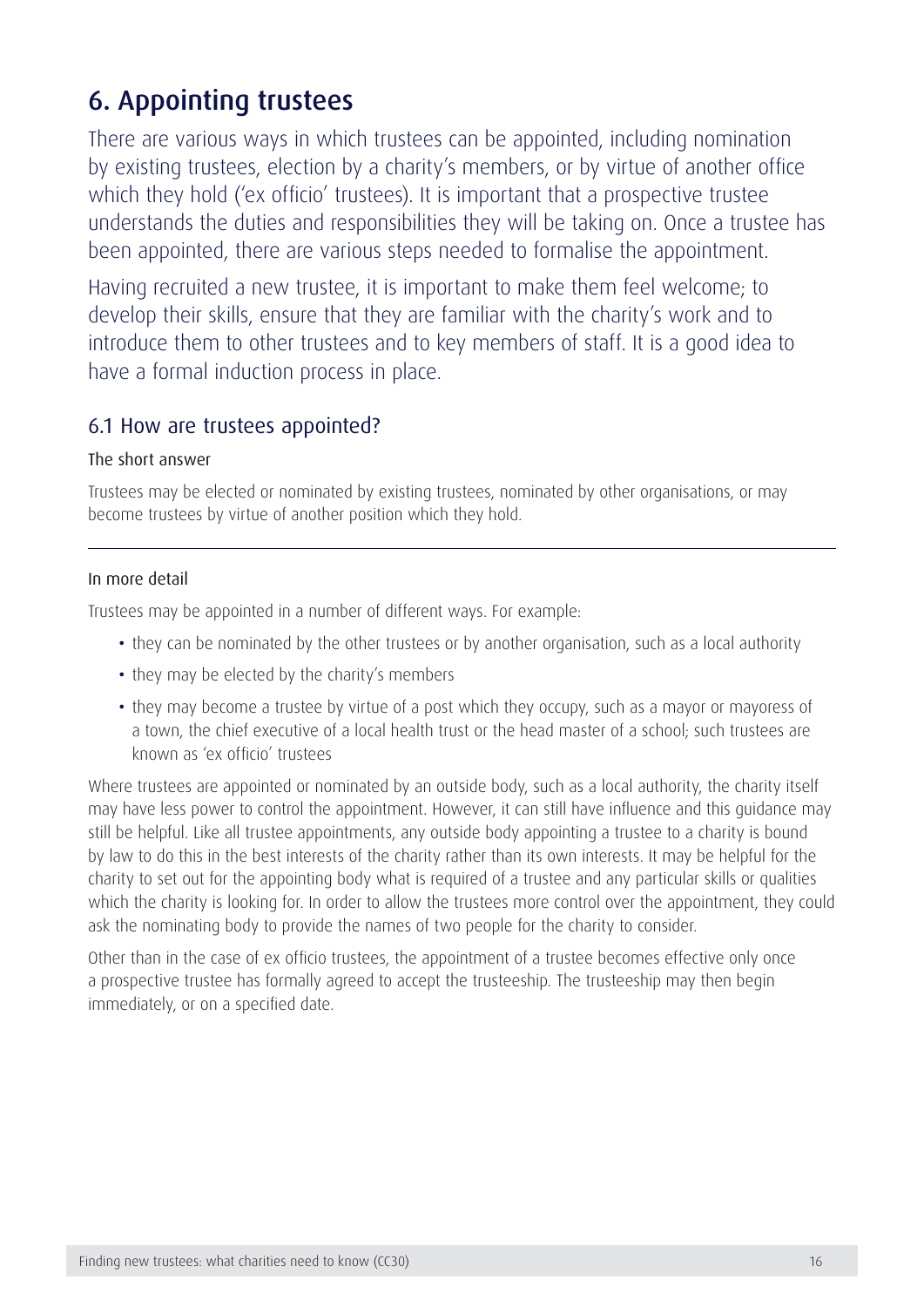### 6.2 What other considerations apply to trustee appointments?

#### The short answer

A prospective trustee should be aware of the legal responsibilities they will be taking on. The appointment should also be made in a way that serves the charity's best interests.

#### In more detail

A prospective trustee should understand the legal responsibilities which they will assume in becoming a trustee. You can find details of the responsibilities of trustees in the quidance The essential trustee: what [you need to know \(CC3\)](https://www.gov.uk/government/publications/the-essential-trustee-what-you-need-to-know-cc3). The appointment of a new trustee should also be made in a way which serves the best interests of the charity. The following are some of the main areas of good practice when recruiting and appointing trustees which are covered in this guidance:

- identifying skills which the board needs, and preparing 'job descriptions' for trustees see section 3.2
- using the most appropriate ways of finding new trustees see section 4
- ensuring that the appointment of a trustee is legal and carried out to best practice standards see section 5 and 6.3
- providing an induction programme and support for new trustees see section 6.4, 6.5 and 6.6

### 6.3 How should the appointment of a new trustee be formalised?

#### The short answer

Depending on the nature of the charity, various official bodies will need to be informed of the appointment of a new trustee. You may also need to transfer property held in trust by the trustees, amend bank mandates, and inform other interested parties.

#### In more detail

Following the appointment of a new trustee, trustees must ensure that:

- the commission is notified of the appointment as soon as possible
- any property belonging to the charity which is held in the names of outgoing individual trustees is transferred into the name of the new trustee
- if the charity is a charitable company, details of the newly appointed director are sent to Companies House

They should also ensure that:

- bank mandates are amended if the new trustee is to be a signatory to the charity's account
- all relevant parties are notified, for example, funders, the charity's solicitors, auditors and other professional advisers

Upon appointment, the new trustee should be formally contacted to welcome them as a trustee and to confirm their appointment. The Institute of Chartered Secretaries and Administrators (ICSA) produces sample letters to send to new trustees on appointment.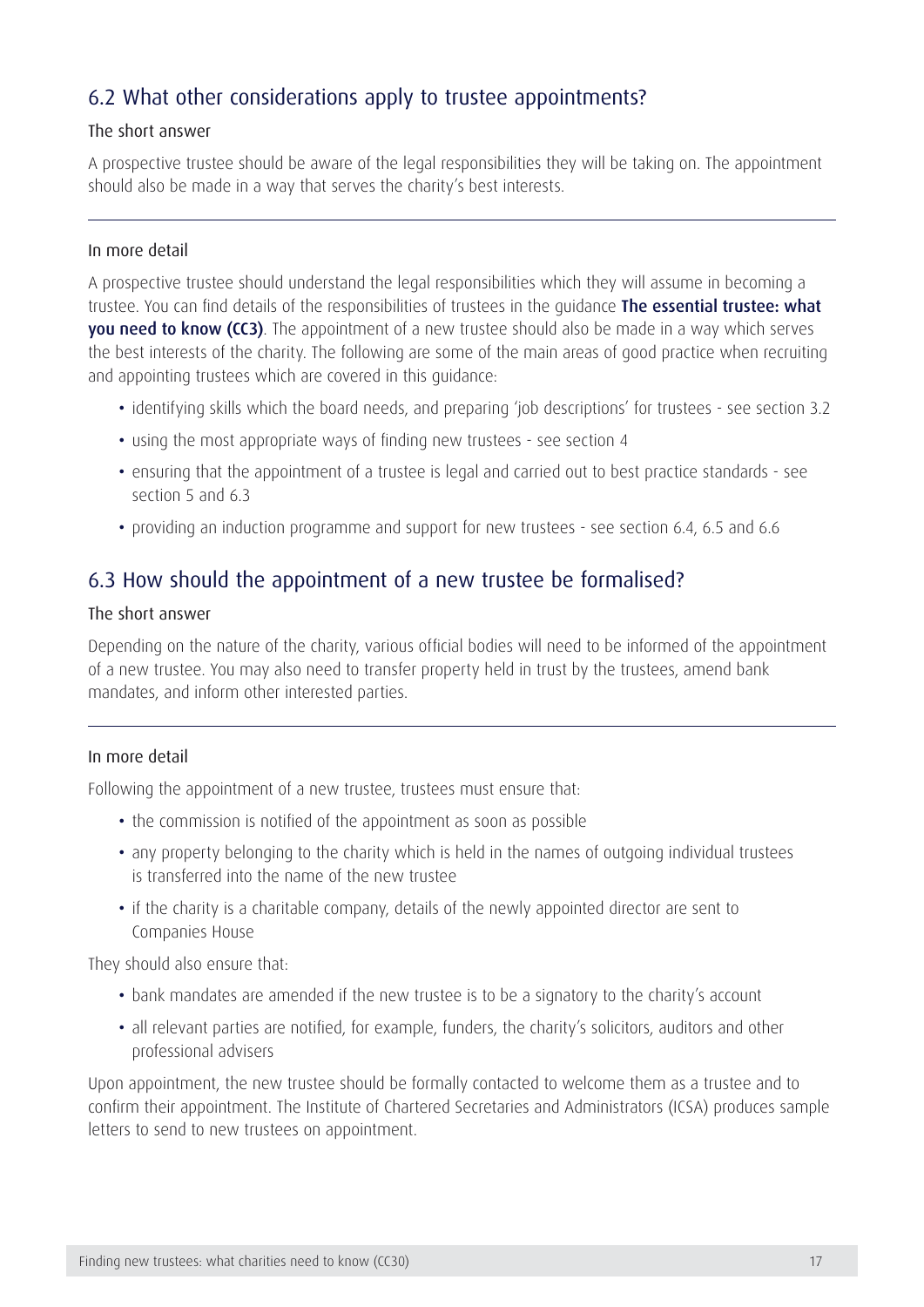### 6.4 What documents should new trustees receive?

#### The short answer

A new trustee should receive copies of all key documents relating to the charity's work, and to their duties as a trustee.

#### In more detail

The new trustee should receive key documents relating to the charity, with an explanation of their purpose and effect. In this way new trustees can find out how the charity works and can make an effective contribution to the management of the charity as soon as possible. Not only is this good practice, but it may also be required by the charity's governing document.

Key documents to be given to new trustees should include:

- the charity's governing document
- the charity's latest annual report and accounts
- minutes of recent trustee meetings
- the quidance [The essential trustee: what you need to know \(CC3\)](https://www.gov.uk/government/publications/the-essential-trustee-what-you-need-to-know-cc3), and [The hallmarks of an effective charity \(CC10\)](https://www.gov.uk/government/publications/the-hallmarks-of-an-effective-charity-cc10)
- the charity's policy on dealing with conflicts of interest
- any other key documents which trustees will need, for example, the charity's strategic plan and its vision and values or mission statement

It may also be helpful to provide new trustees with a copy of the National Occupational Standards for **[Trustees and Management Committee members](http://nos.ukces.org.uk/Pages/results.aspx?u=http%3A%2F%2Fnos%2Eukces%2Eorg%2Euk&k=trustee%20and%20management#Default=%7B%22k%22%3A%22trustee%20and%20management%22%2C%22r%22%3A%5B%7B%22n%22%3A%22RefinableString01%22%2C%22t%22%3A%5B%22%5C%22%C7%82%C7%825472757374656520616e64204d616e6167656d656e7420436f6d6d69747465653b20%5C%22%22%5D%2C%22o%22%3A%22and%22%2C%22k%22%3Afalse%2C%22m%22%3Anull%7D%5D%7D)**. These Standards have been designed to provide advice and to describe best practice on the role of a trustee.

### 6.5 What support should be provided for new trustees?

#### The short answer

Charities should invest in the training, support and development of their trustees, as with members of staff, in order to increase the contribution that the board can make to the charity's management. The level of support given will depend on the size and nature of the charity.

#### In more detail

In an effectively-run charity the induction process marks the beginning of an on-going process of trustee training and development, to ensure that trustees can continue to make an effective contribution to the charity. The level of training and support which trustees need will vary depending on the size and nature of the charity, but trustees may wish to consider some of the following:

- individual training courses
- away days for the whole trustee board, with or without staff